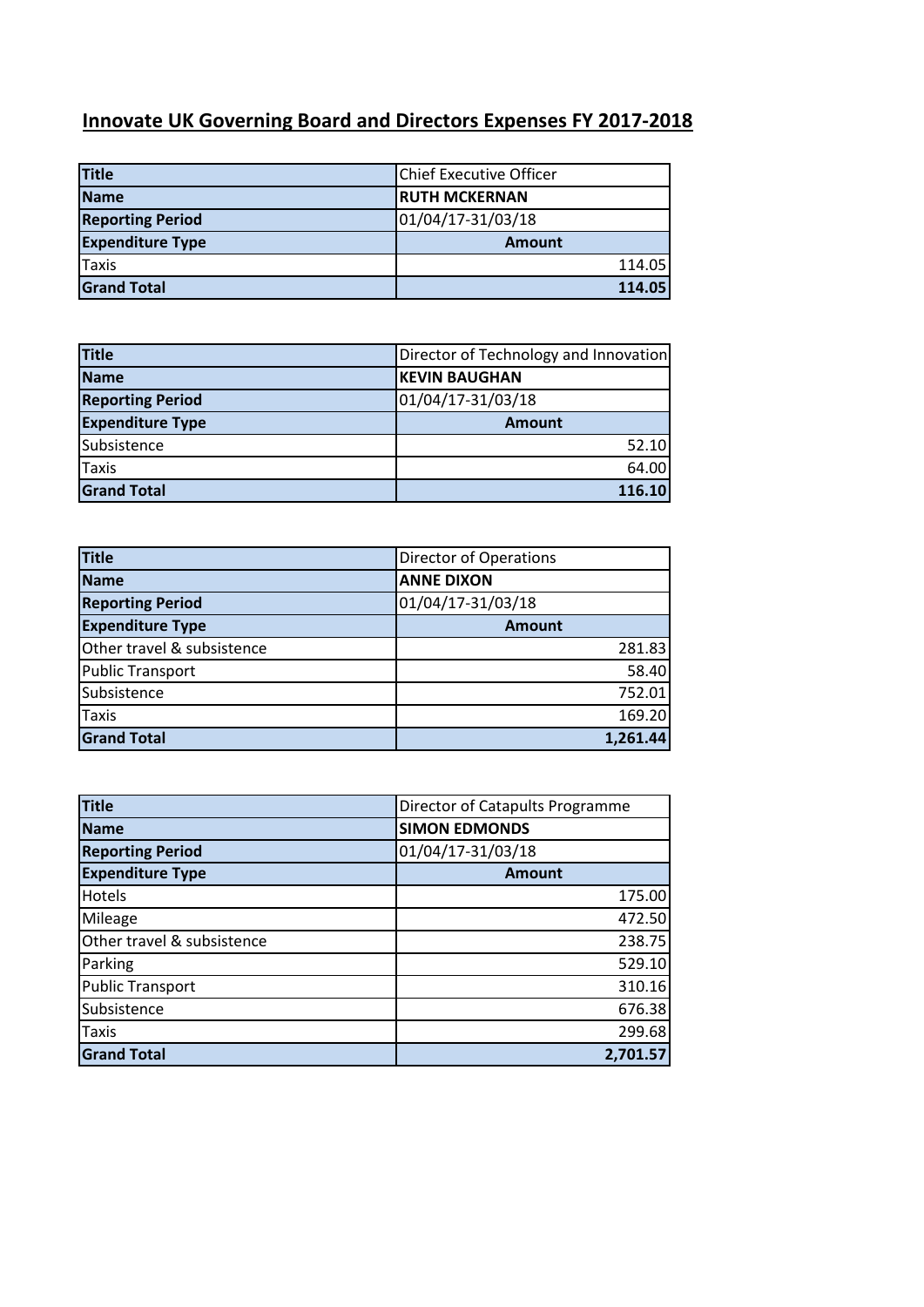| <b>Title</b>               | Director of Information Technology |
|----------------------------|------------------------------------|
| <b>Name</b>                | <b>NIGEL TOWNLEY</b>               |
| <b>Reporting Period</b>    | 01/04/17-31/03/18                  |
| <b>Expenditure Type</b>    | <b>Amount</b>                      |
| Mileage                    | 57.30                              |
| Other travel & subsistence | 462.00                             |
| Parking                    | 430.70                             |
| <b>Public Transport</b>    | 1,500.40                           |
| Subsistence                | 54.68                              |
| <b>Grand Total</b>         | 2,505.08                           |

| <b>Title</b>            | <b>Director of Communications</b> |
|-------------------------|-----------------------------------|
| <b>Name</b>             | LINDA WALLACE                     |
| <b>Reporting Period</b> | 01/04/17-31/03/18                 |
| <b>Expenditure Type</b> | <b>Amount</b>                     |
| <b>Public Transport</b> | 200.40                            |
| <b>Grand Total</b>      | 200.40                            |

| <b>Title</b>               | Director          |
|----------------------------|-------------------|
| <b>Name</b>                | Ian Campbell      |
| <b>Reporting Period</b>    | 01/04/17-31/03/18 |
| <b>Expenditure Type</b>    | <b>Amount</b>     |
| Hotels                     | 1,034.05          |
| Mileage                    | 1,078.80          |
| Other travel & subsistence | 2,245.63          |
| Parking                    | 975.50            |
| <b>Public Transport</b>    | 60.84             |
| Subsistence                | 798.95            |
| <b>Taxis</b>               | 337.35            |
| <b>Grand Total</b>         | 6,531.12          |

| <b>Title</b>            | Interim Chief Finance Officer |
|-------------------------|-------------------------------|
| <b>Name</b>             | <b>Ruth Elliot</b>            |
| <b>Reporting Period</b> | 01/04/17-31/03/18             |
| <b>Expenditure Type</b> | <b>Amount</b>                 |
| Hotels                  | 65.00                         |
| Subsistence             | 4.44                          |
| <b>Taxis</b>            | 74.25                         |
| <b>Grand Total</b>      | 143.69                        |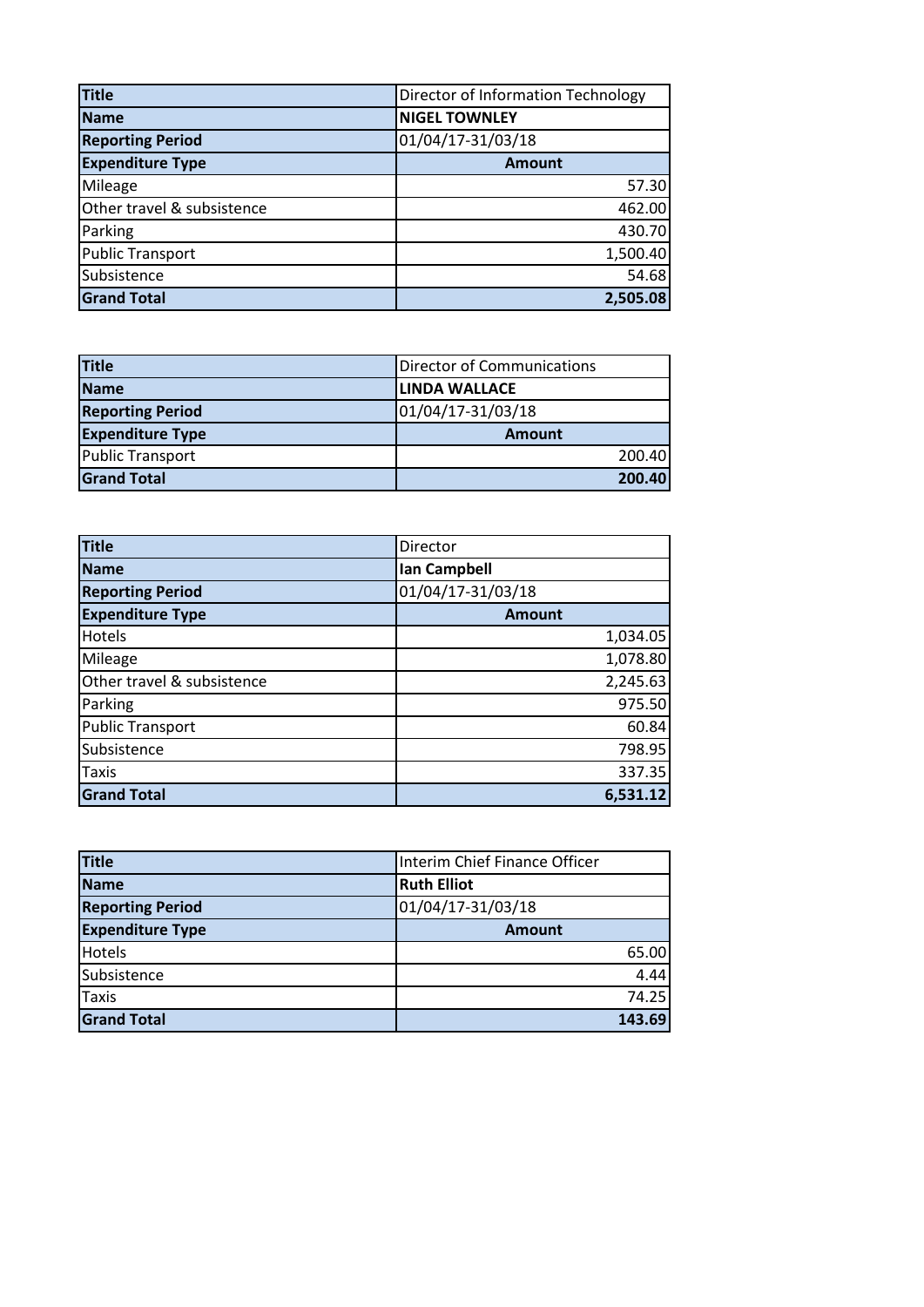| <b>Title</b>               | Director          |
|----------------------------|-------------------|
| <b>Name</b>                | Ian Meikle        |
| <b>Reporting Period</b>    | 01/04/17-31/03/18 |
| <b>Expenditure Type</b>    | <b>Amount</b>     |
| Mileage                    | 180.45            |
| Other travel & subsistence | 100.99            |
| Parking                    | 281.40            |
| <b>Public Transport</b>    | 2,044.69          |
| Subsistence                | 303.58            |
| Taxis                      | 230.40            |
| <b>Grand Total</b>         | 3,141.51          |

| <b>Title</b>               | Director          |
|----------------------------|-------------------|
| <b>Name</b>                | Mr PJD Mason      |
| <b>Reporting Period</b>    | 01/04/17-31/03/18 |
| <b>Expenditure Type</b>    | <b>Amount</b>     |
| Hotels                     | 211.00            |
| Mileage                    | 141.15            |
| Other travel & subsistence | 34.88             |
| Parking                    | 224.97            |
| <b>Public Transport</b>    | 354.40            |
| Subsistence                | 619.70            |
| Taxis                      | 248.60            |
| <b>Grand Total</b>         | 1,834.70          |

| <b>Title</b>            | Director          |
|-------------------------|-------------------|
| <b>Name</b>             | <b>Tim Sawyer</b> |
| <b>Reporting Period</b> | 01/04/17-31/03/18 |
| <b>Expenditure Type</b> | <b>Amount</b>     |
| Hotels                  | 435.00            |
| Mileage                 | 188.10            |
| Parking                 | 13.40             |
| <b>Public Transport</b> | 3,846.30          |
| Subsistence             | 242.26            |
| <b>Grand Total</b>      | 4,725.06          |

| <b>Title</b>            | Director            |
|-------------------------|---------------------|
| <b>Name</b>             | <b>Sarah Vodden</b> |
| <b>Reporting Period</b> | 01/04/17-31/03/18   |
| <b>Expenditure Type</b> | <b>Amount</b>       |
| Mileage                 | 54.52               |
| Parking                 | 190.20              |
| Subsistence             | 16.05               |
| <b>Grand Total</b>      | 260.77              |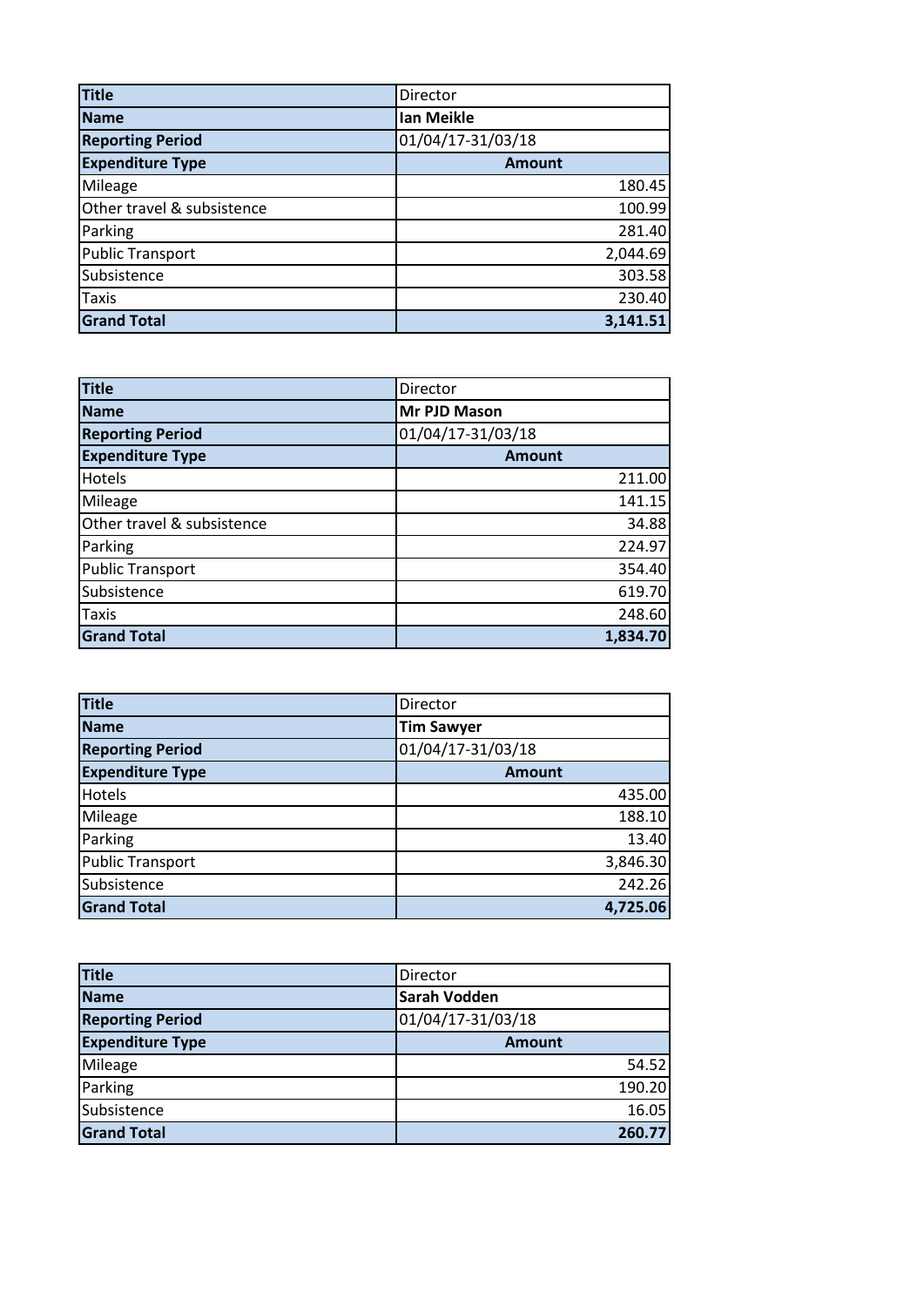| <b>Title</b>               | Director              |
|----------------------------|-----------------------|
| <b>Name</b>                | <b>Michael Warren</b> |
| <b>Reporting Period</b>    | 01/04/17-31/03/18     |
| <b>Expenditure Type</b>    | <b>Amount</b>         |
| Other travel & subsistence | 10.99                 |
| <b>Public Transport</b>    | 189.20                |
| Subsistence                | 16.79                 |
| Taxis                      | 10.00                 |
| <b>Grand Total</b>         | 226.98                |

| <b>Title</b>               | <b>Board Member</b>        |
|----------------------------|----------------------------|
| <b>Name</b>                | <b>TIMOTHY P W EDWARDS</b> |
| <b>Reporting Period</b>    | 01/04/17-31/03/18          |
| <b>Expenditure Type</b>    | <b>Amount</b>              |
| Other travel & subsistence | 391.09                     |
| <b>Grand Total</b>         | 391.09                     |

| <b>Title</b>            | Board Member         |
|-------------------------|----------------------|
| <b>Name</b>             | <b>IPHILIP SMITH</b> |
| <b>Reporting Period</b> | 01/04/17-31/03/18    |
| <b>Expenditure Type</b> | <b>Amount</b>        |
| <b>Grand Total</b>      | 0.00                 |

| <b>Title</b>            | <b>Board Member</b> |
|-------------------------|---------------------|
| <b>Name</b>             | <b>JOHN LATHAM</b>  |
| <b>Reporting Period</b> | 01/04/17-31/03/18   |
| <b>Expenditure Type</b> | <b>Amount</b>       |
| <b>Public Transport</b> | 2,241.00            |
| <b>Grand Total</b>      | 2,241.00            |

| <b>Title</b>               | <b>Board Member</b> |
|----------------------------|---------------------|
| <b>Name</b>                | <b>IAN SHOTT</b>    |
| <b>Reporting Period</b>    | 01/04/17-31/03/18   |
| <b>Expenditure Type</b>    | <b>Amount</b>       |
| Other travel & subsistence | 131.50              |
| <b>Grand Total</b>         | 131.50              |

| <b>Title</b>            | <b>Board Member</b> |
|-------------------------|---------------------|
| <b>Name</b>             | Hazel Moore         |
| <b>Reporting Period</b> | 01/04/17-31/03/18   |
| <b>Expenditure Type</b> | <b>Amount</b>       |
| <b>Taxis</b>            | 55.96               |
| <b>Grand Total</b>      | 55.96               |